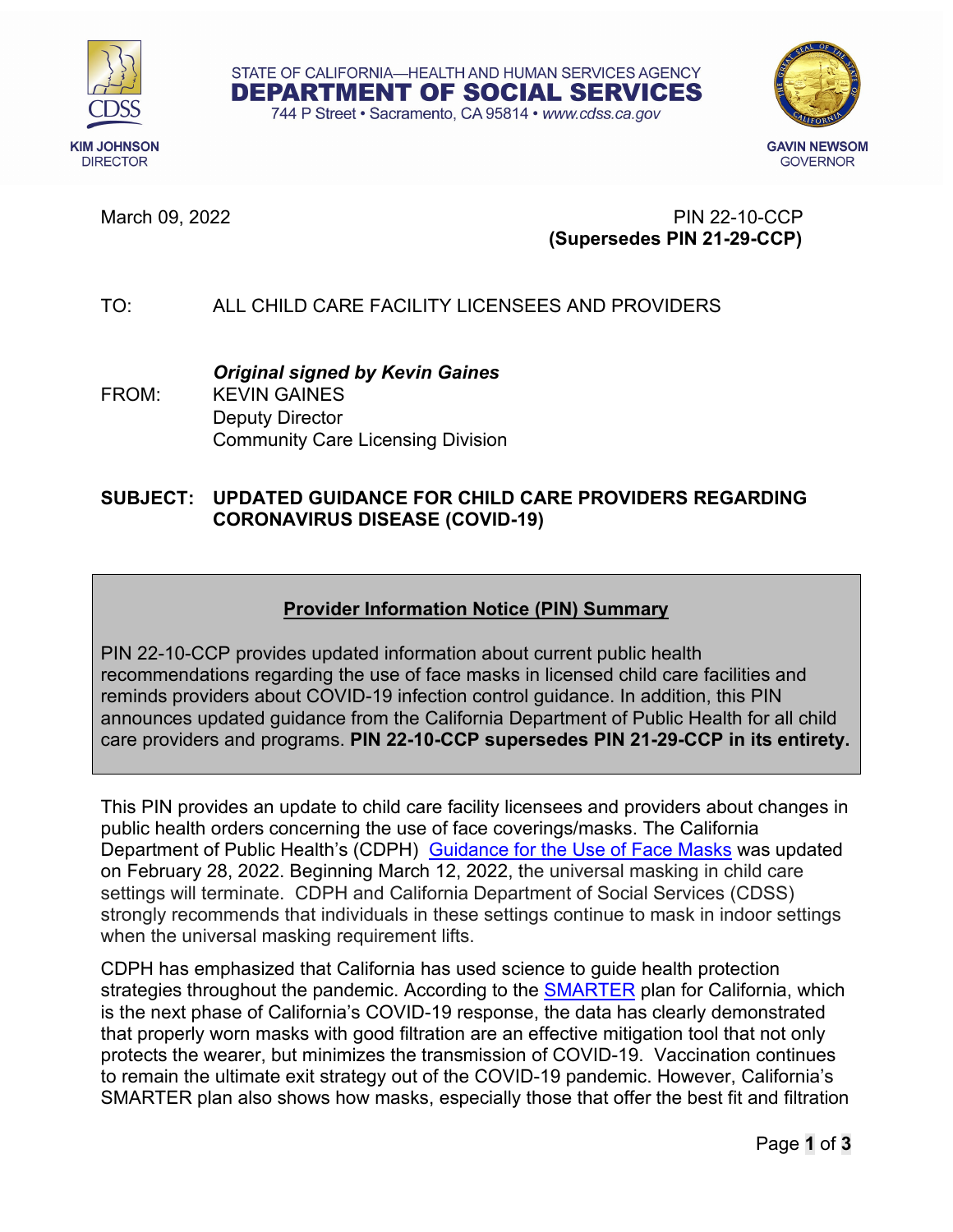PIN 22-10-CCP Page Two

(e.g., N95s, KN95s, KF94s), remain a critical component of California's multi-layered approach for protection against COVID-19 infection.

IMPORTANT! Children younger than two (2) years of age and infants must never wear a face mask due to the risk of suffocation and death.

For additional information on the most effective face coverings, child care licensees and providers should refer to CDPH's [Get the Most out of Masking](https://www.cdph.ca.gov/Programs/CID/DCDC/Pages/COVID-19/Get-the-Most-out-of-Masking.aspx) and [Face Covering Q&A.](https://www.cdph.ca.gov/Programs/CID/DCDC/Pages/COVID-19/Face-Coverings-QA.aspx) To assist child care providers and parents with recommended quarantine and isolation guidance, Child Care Decision Trees have also been added to the [Safe Schools Hubs](https://schools.covid19.ca.gov/) at the links below:

- [Sick Child or Positive COVID Test](https://www.cdph.ca.gov/Programs/CID/DCDC/CDPH%20Document%20Library/COVID-19/Child%20Care%20Guidance%20When%20Child%20Is%20Sick%20or%20Tests%20Positive.pdf)
- [Exposed Child](https://www.cdph.ca.gov/Programs/CID/DCDC/CDPH%20Document%20Library/COVID-19/COVID-19-Exposure-For-Children-In-Child-Care.pdf)

Child care providers should update their COVID-19 mitigation plans and inform parents of any changed policies for face masks. Providers must allow any individual, two years of age or older, to use a face mask if they choose to do so. Children should not wear masks while sleeping, eating, or during water activities. Providers must ensure the use of face masks do not cause children to overheat in hot weather.

## **Updated Guidance for Child Care Providers and Programs**

CDPH will release updated Guidance for Child Care Providers and Programs shortly, to assist child care providers in maintaining a safe and low-risk environment as we move into the next phase of the COVID-19 pandemic. The guidance informs child care providers about infection control practices that prevent and mitigate the spread of COVID-19 infection in child care facilities.

### **Monitoring and Technical Assistance**

[PIN 21-08-CCLD](https://www.cdss.ca.gov/Portals/9/CCLD/PINs/2021/CCP/PIN-21-08-CCLD.pdf) dated May 28, 2021, clarified Community Care Licensing Division's (CCLD) oversight role during the COVID-19 pandemic. The PIN notified child care facility licensees and providers that CCLD would assess compliance with licensing statutes, regulations, and infection control practices for communicable diseases like COVID-19.

CCLD remains committed to working with licensees and providers who attempt in good faith to comply with and implement infection control practices. CCLD will be providing technical assistance whenever possible, but is required to address any violation of licensing requirements. A licensee may be subject to disciplinary action by CDSS for failing to follow state and local COVID-19 public health orders and guidance when such failure violates a child's personal right to safe and healthful accommodations or results in a risk or threat to the health or safety of children in care. In addition, CDSS works cooperatively with other government entities to help mitigate the spread of infection during public health emergencies, such as the COVID-19 pandemic. CCLD may cross-report to entities like local public health departments or the California Department of Industrial Relations